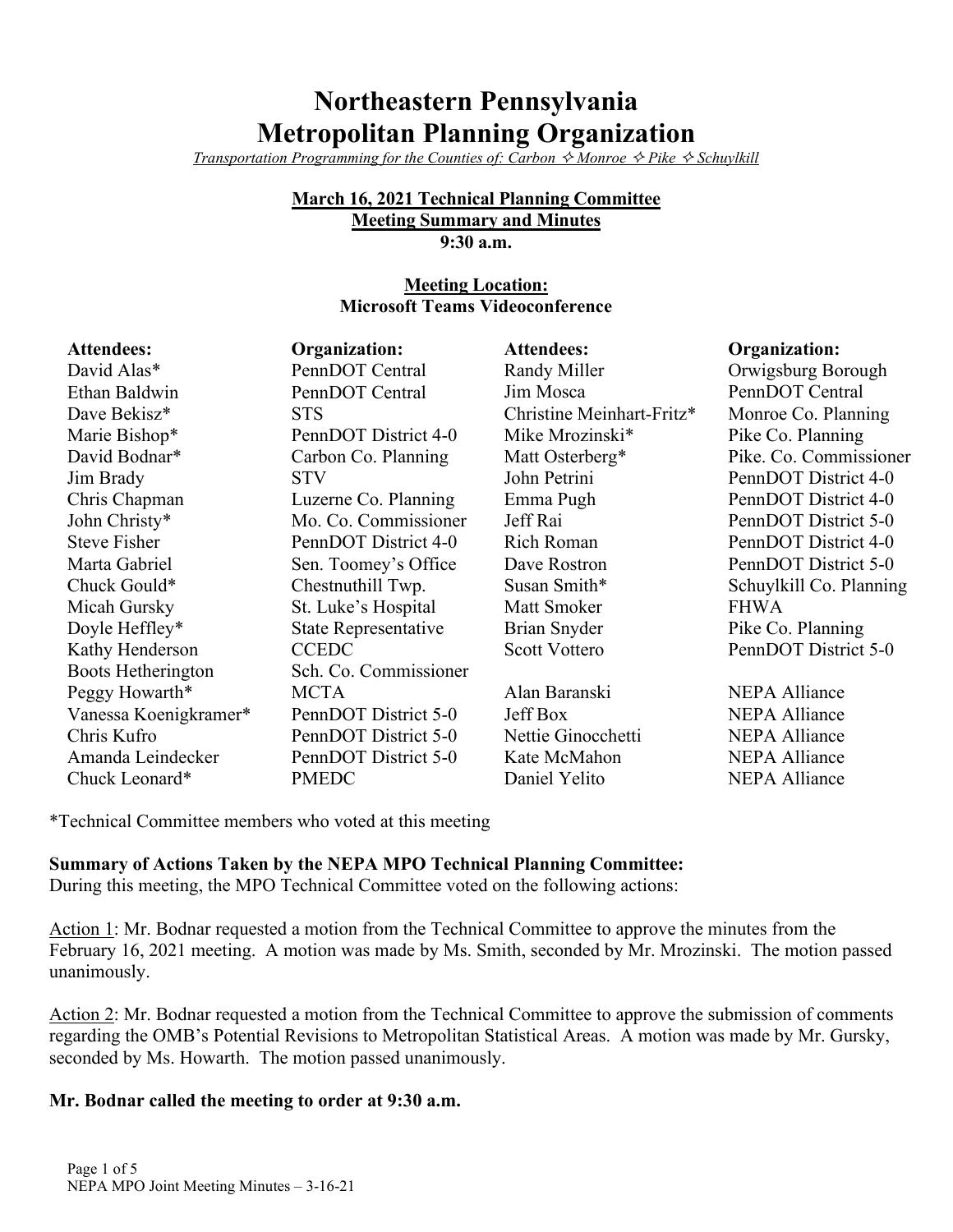## **1) Business Items**

a) Approval of minutes from the February 16, 2021 Business Meeting Mr. Bodnar requested a motion from the Technical Committee to approve the minutes from the February 16, 2021 meeting. A motion was made by Ms. Smith, seconded by Mr. Mrozinski to approve the minutes. The motion passed unanimously.

## **2) TIP Amendments and Administrative Actions**

a) District 4-0 and 5-0 2021-2024 TIP Amendments and Administrative Actions Information was included in the meeting packet which highlighted administrative actions on the 2021 TIP for District 4-0 and 5-0. Mr. Fisher highlighted actions for District 4-0, Ms. Koenigkramer highlighted actions for District 5-0 and Mr. Alas highlighted the actions for Central Office.

Action 1- Glenbrook Road Slope Remediation- add PE and CON phases to TIP. Glenbrook Road Bridge- Isaias PR- add CON phase to the TIP. Isaias Permanent Repair I-81- add PE and CON phase to the TIP. The sources are Delivery Consultant Assistance, SR 715 over Pocono Creek, SR 715/611 Intersection, Rt 61-13M and the Regional Highway and Bridge Line Item. Action 2- MS 4 Inspectionsadd phase to the TIP. The source is the SR 2002 Slide. Action 3-209/115 Intersection Improvements Phase 2- advance funding and adjust for low bid. The source is the 443 Roadway Improvements, Rt 61- 13M and the Regional Highway and Bridge Line Item. Action 4- 209 Bus over Kettle Creek- increase for preliminary engineering supplement. The source is SR 715 over Pocono Creek and the NEPA Highway and Bridge Line Item. Action 5- Columbia Street Arch Bridge- increase for final design amount. The source is 924 over 4030, RR & Mahanoy Creek. Information Item 1- I-81 Pine Grove to Minersville Resurfacing- cash flow to align with anticipated need. The source is the Interstate Contingency Line Item. Information Item 2- Reading BM&N RR Yield Signs- return deob funds to Statewide RRX reserve. Action 6- SR 2004 Emergency Bridge Demo- increase for emergency bridge demo based on latest inspection after Tropical Storm Isaias before it falls into the stream. NEPA Bridge Overlay Bundle- increase to cover actual expenditures. The sources are Glenbrook Road Bridge- swap 581 for 185 funds, and the NEPA Highway and Bridge Line Item. Statewide Amendment 1- Shohola Falls Road over Balliard Creek and Carlton road over Taylor Creek- add PE and CON phases for approved County \$5 Fee Project. The source is the STP Reserve Line Item.

Mr. Smoker asked if toll credits will be used for the Pike County \$5 fee bridges. Mr. Mosca stated that they are using toll credits. Mr. Smoker asked that it be noted in the remarks section on the chart.

Mr. Baranski stated that an amendment that was approved at the February meeting to add paving projects using STU funds was flagged by FHWA as not being an appropriate use of the STU funds. District 5 is working through it and will find an approved expenditure for the use of the STU funds. Mr. Kufro stated that they are working through the issue and looking at ways to swap the funds and still accomplish the projects.

b) Transit Amendments and Administrative Actions

None. Ms. McMahon stated that we received Schuylkill Transit System's Transit Asset Management (TAM) Plan. No action is required by the committee. Ms. Howarth stated that MCTA's TAM plan is forthcoming.

## **3) Transportation Planning & Programs**

a) Current Project Status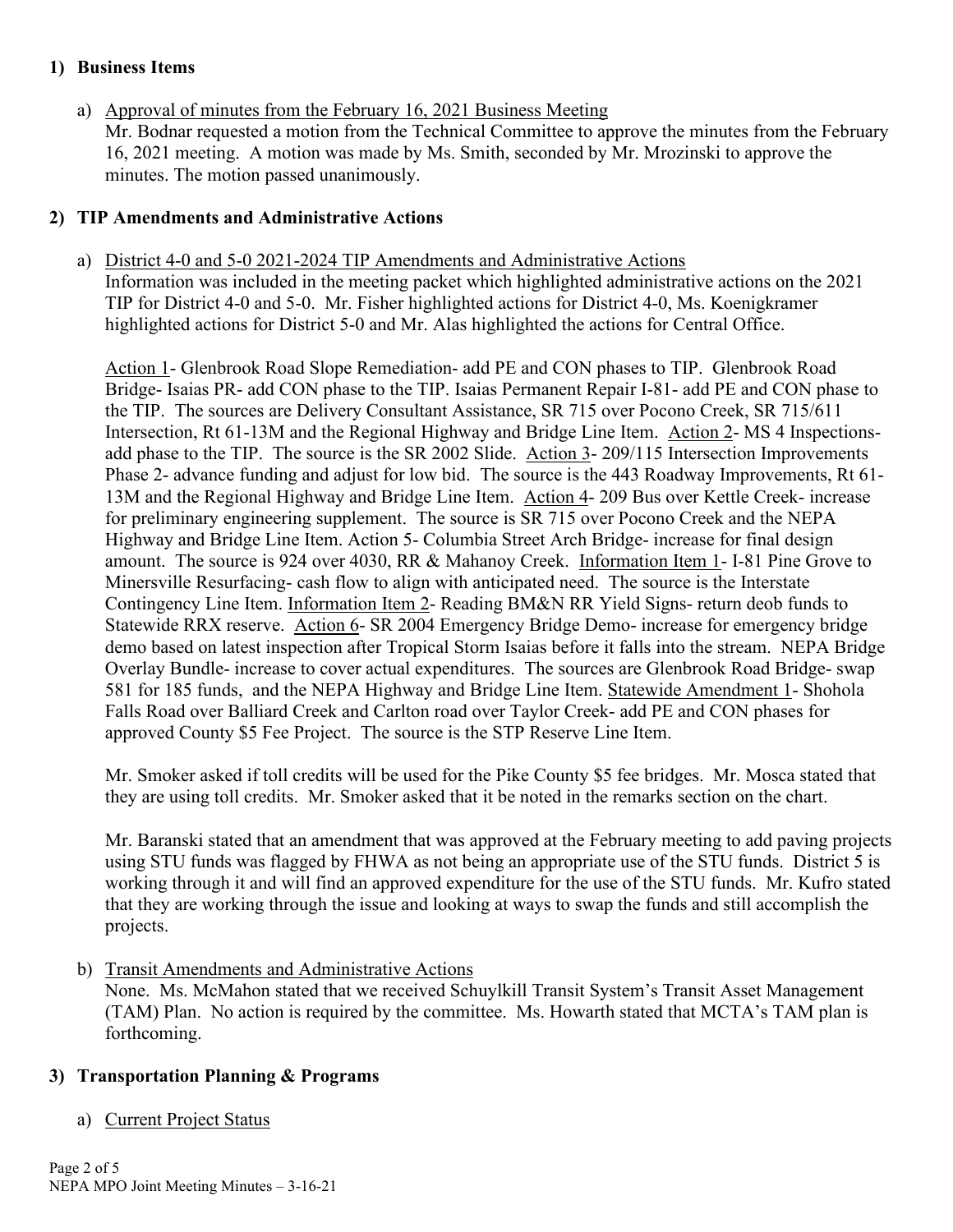Ms. Bishop provided an update on highway projects in District 4-0. Mr. Rostron provided an update on highway projects in District 5-0.

Mr. Christy asked about the note under the SR 33 Median Barrier project that funds may have to be paid back. Mr. Kufro stated that the original SR 33 project was pushed out due to funding constraints and the paving project replaced it. Federal funds were used to start the project and we have until 2027 to start the more extensive project before federal funds have to be paid back.

#### b) OMB Potential Revisions to Metropolitan Statistical Areas and U.S. Census Bureau Proposed Redefinition of Urban Areas

Mr. Baranski stated that as we discussed at the February meeting, OMB has issued recommendations for redefining the threshold for establishing Metropolitan Statistical Areas from 50,000 to 100,000. The East Stroudsburg MSA was designated in 2010, resulting in the establishment of the MPO. There are 8 other MSAs/MPOs in Pennsylvania potentially affected by the change. Since the last meeting, we had a meeting with the other affected MPOs and Central Office to discuss the issue. NEPA has developed draft comments and shared them with the committee. Other MPOs are also developing and submitting comments. We have contacted the federal delegation about the matter as well. We are seeking an approval from the committee to submit the draft comments to the Federal Register docket.

Ms. Gabriel asked what precipitated the proposed change. She stated that the Lebanon MSA is also affected by the proposal. Mr. Baranski stated that the action was taken by an OMB committee that was created in 2018. The committee claims a review of the MSA definition has been under consideration since the last census due to the population growth in the country. The OMB committee is made up of representatives from various federal agencies. They did not look at funding impacts, but many agencies use MSA designations for determining funding levels. The OMB committee left it to the affected parties to determine what the impacts are. The Association of Metropolitan Planning Organizations (AMPO) has been in touch with OMB and OMB claims that there is no connection to funding impacts; they only did a demographic evaluation. Mr. Baranski stated that the impacts go beyond transportation to HUD, Department of Health, Department of Labor, etc. Mr. Box stated that the House of Representatives is circulating a letter opposing the OMB recommendations. He is not sure if a similar letter is being circulated in the Senate but stated that if Senator Toomey could weigh in, we would appreciate it.

Ms. Howarth stated that the comments are due by March 19<sup>th</sup>. She stated that the comments have Mr. Baranski's signature but should indicated that they are on behalf of the MPO. She stated that a group in Monroe County met to discuss the issue and reviewed the comments that had already been submitted. There were 69 comments submitted already and many were opposed. MCTA is sending their own letter.

Commissioner Christy stated that the notification of the proposal from OMB only came to Monroe County but the other counties in the MPO are potentially affected by the change. He would appreciate more letters or signatures.

At the conclusion of the discussion, Mr. Bodnar requested a motion from the Technical Committee to approve the submission of the NEPA MPO's comments in opposition to the OMB's Potential Revisions to Metropolitan Statistical Areas. A motion was made by Mr. Gursky, seconded by Ms. Howarth. The motion passed unanimously.

Mr. Baranski stated that the U.S. Census Bureau has also issued proposed changes to the criteria for establishing urbanized areas. The Census Bureau is looking to redefine urban areas using housing density, rather than population. This change also has potential impacts on the designation of our MPO. Urbanized areas and are referenced in other federal funding statutes. The MPO will likely be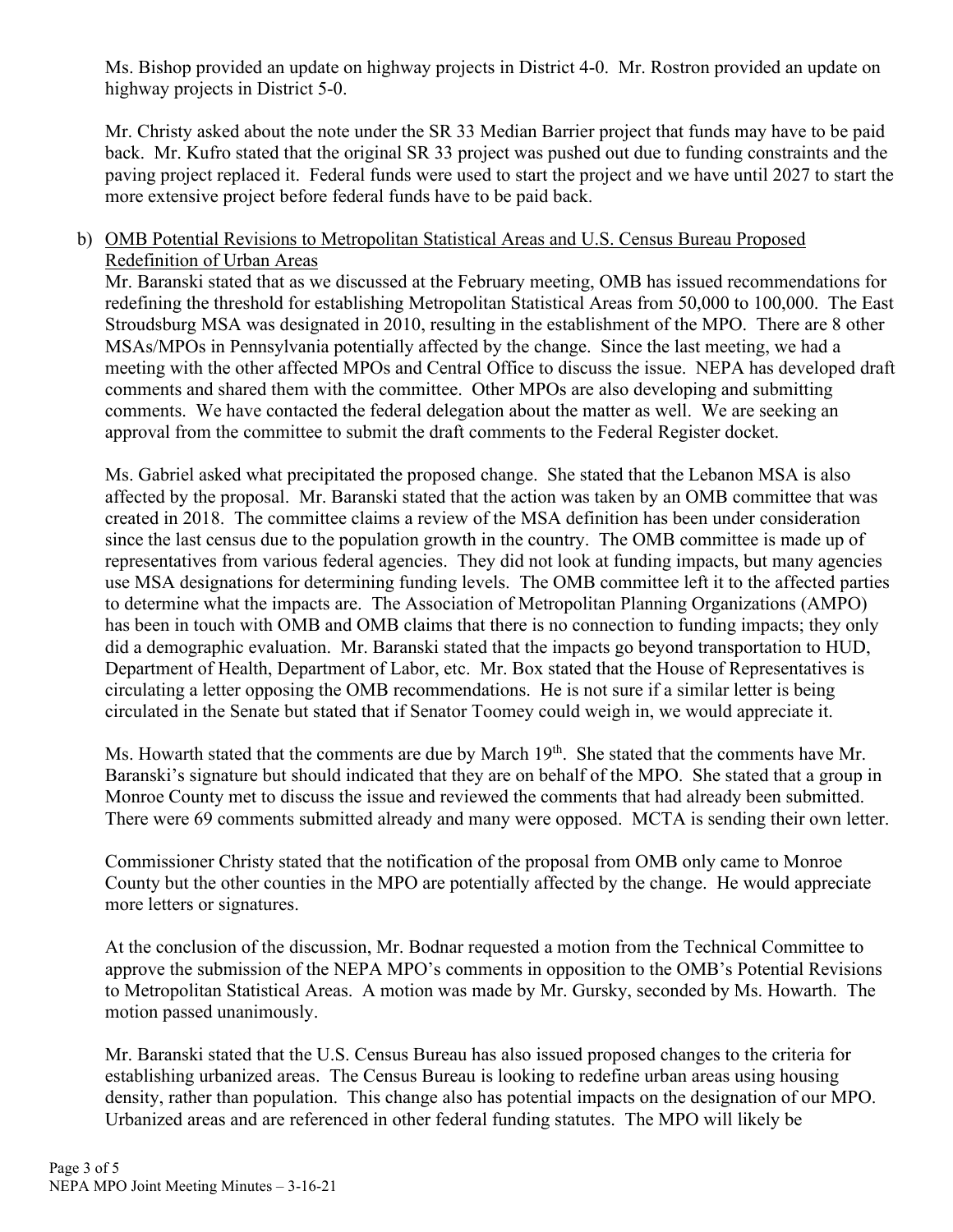commenting on this proposed change as well. Comments are due by May  $20<sup>th</sup>$  so we will have something for the committee's review by the May meeting.

## c) PennDOT Transportation Funding Issues

Mr. Baranski stated that this is an ongoing topic. Funding issues have been exacerbated by the impacts of the pandemic. The 2021 funding shortfalls have been closed by federal COVID relief funding. PennDOT has initiated the Pathways project to identify alternative funding sources. The first initiative is a P3 bridge tolling initiative. PennDOT announced that 9 bridges on the interstate system have been identified as part of the P3 initiative, including the I-80 bridges over the Lehigh River on the Carbon/Luzerne County line. Mr. Baranski stated that there is opposition to the tolling initiative and a bill has been introduced in the PA Senate to amend the P3 enabling legislation. Ms. Gabriel stated that the I-78 bridge in Berks County is facing a lot of opposition. Mr. Kufro stated that both bridges are in District 5. They are both large structures. They are currently working on the Environmental Assessment, including the impacts of tolling on the community. There will be public outreach meetings for both projects.

Mr. Kufro stated that they Governor has created a commission to look at ways to replace the gas tax in funding transportation projects. They are looking at short-term and long-term solutions. The first meeting is next week and the Governor wants options by August 1<sup>st</sup>. Mr. Baranski stated that Congress is also in serious discussion about the federal highway reauthorization bill.

## d) State Transportation Commission 2023 Twelve Year Program Outreach

Mr. Baranski stated that the STC announced the first step in the 2023 TIP development. The STC is taking comments from the public and is holding a public forum online on March  $23<sup>rd</sup>$  from 6:30-7:30. Ms. McMahon stated that the comment period runs until April 14<sup>th</sup>. Mr. Mosca stated that the feedback is important for the development of statewide TIP and encouraged everyone to submit comments and take the online survey. The 2021 Performance Report is also available. All of the information can be found at [https://talkpatransportation.com.](https://talkpatransportation.com/)

# e) Milford Borough Traffic Study

Mr. Baranski stated that we are engaging the Milford Borough Traffic Study. We had just kicked off the study last March when the pandemic started. At that time, the steering committee decided to delay the study. Traffic is picking up and the issues in Milford are returning. We have a meeting this afternoon to begin the study again. We expect it to take about a year and be done by June 30, 2022.

## f) Public Involvement Plan, Title VI Plan and Limited English Proficiency Plan Updates

Ms. McMahon stated that as part of our UPWP, we identified the need to update our Public Involvement Plan, Title VI Plan and Limited English Proficiency Plan. The plans were previously done by McCormick Taylor and adopted in November 2015. We think the plans we have are good, so we don't want to start over. Instead, we plan to update them in-house to include new outreach methods including virtual public involvement. Ms. Ginocchetti will be involved in updating the data and mapping in the plans. We will review PennDOT's Public Participation Plan which was adopted last year to see if there is anything we should include in our plan. We will also consider any recommendation that come out of our program review with PennDOT and FHWA later this summer. Mr. Baranski stated that we will also incorporate any recommendations from our Title VI review conducted last year.

## **4) Other Business**

Ms. Smith asked if District 5 could comment on the Rt. 61 INFRA grant application. Mr. Kufro stated that PennDOT is submitting an application for INFRA funding for the Rt. 61 project, similar to what was submitted last year. There has been a lot of coordination this year and efforts to generate support for the